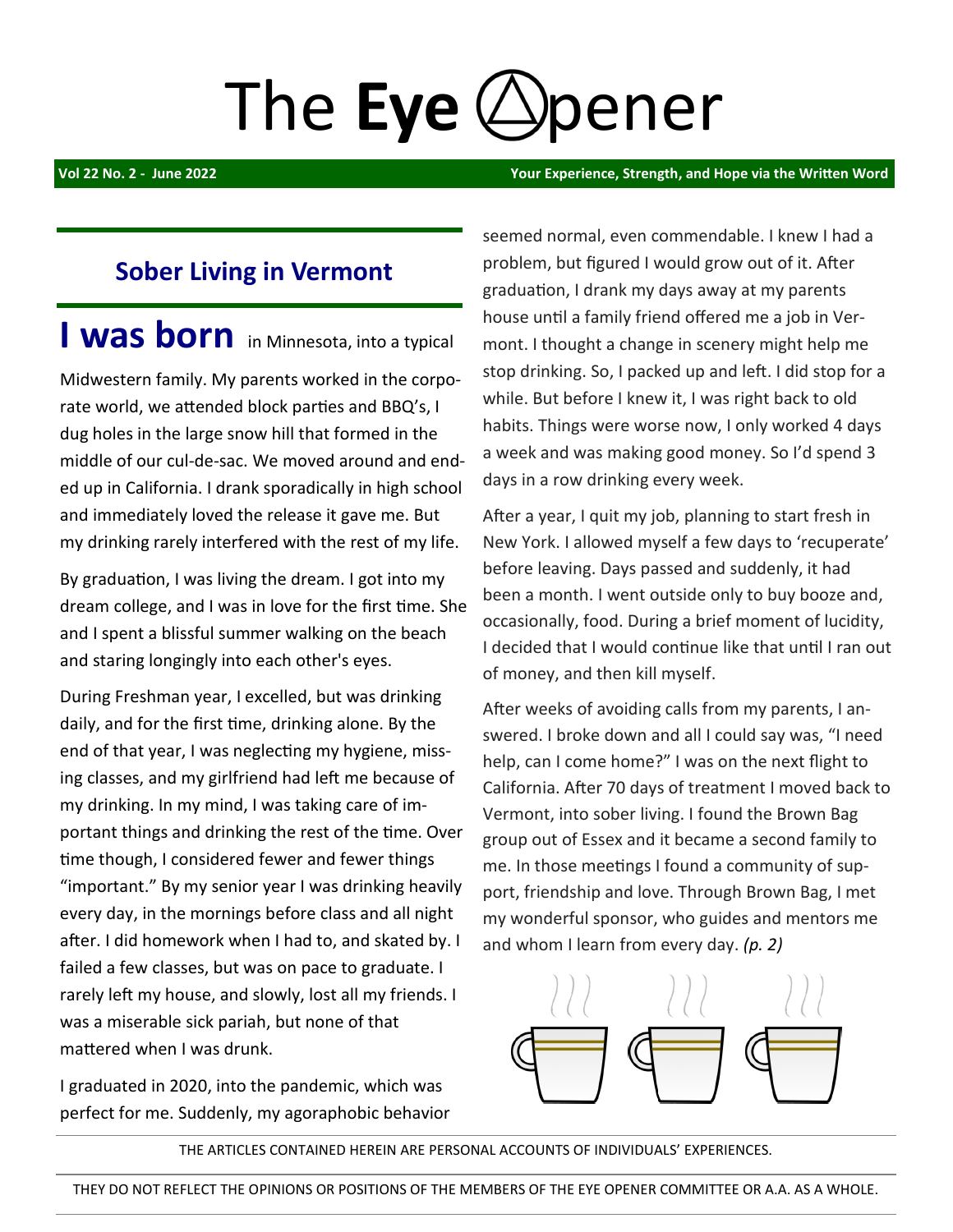Today, I'm 6 months sober, I have supportive friends, an amazing girlfriend and sometimes, serenity. There are days I feel that old urge to sit in a dark corner all day, but it's manageable. I work full time, have rediscovered my hobbies, and have a new career path. For all of this and more I thank AA, my home group and the many people who believed in me during my recovery.

 *~Ben*  **Brown Bag** 

#### **Coming Back**

# **This alcoholic**

had to go out and do more research.

I was sober for 6 years, but the last 2 years I did not attend meetings. I thought I was "good to go" and started to believe that I wasn't an alcoholic. I would think "oh, I'm not a drinker" then turn around and ask my friend if I could taste their beer. Then I started to "enjoy" a glass of wine. I didn't really like the taste, but I was happy with the one glass… until I wasn't. For 18 months, I spiraled down into the abyss of hangovers. I came to a bottom in lightning speed compared to the 40 years it took, to hit the same type of bottom, waking up hungover, sick and hating myself.

I couldn't seem to stop. The insanity of telling myself, I wasn't going to and she walked me through the 12 drink, day after day. Until my Higher Power woke me early one morning after a long night of drinking into the wee hours. I was on my feet, before my eyes opened and heard, "Get to a meeting, or you're going to die!" That got my attention. I looked up AA meetings in Florida, as that was where I was living and where I thought I would make a home. I drove that morning, am, when I've never taken the time still drunk from the night before, and fearful that I wasn't going to make it to the meeting at the beach should anyone else? I'm finding out house.

Turns out only one other woman attended that meeting. "Susan" became my sponsor in FL and she was my sponsor for 4 months. The new bottom I hit, plus a planned wedding, propelled me back home to VT. It was a good thing: my tenant

told me they were moving. Thank God I didn't sell my home. Thank God another sober woman had advised me not to sell when I left VT.

I found a sponsor here in Vermont, steps, and by golly, she told me to keep repeating steps 1-12. I didn't like this at first, but I was desperate and was grateful that she was by my side. Now I like this way of sponsorship. I am doing a new kind of 4th step, focusing on past relationships with men and making amends to and loving myself. How can I ever get to know just who I for myself? I respect myself and love myself, and if I don't then why that I can love myself and enjoy doing things on my own, discovering new places and things. *(p. 3)*

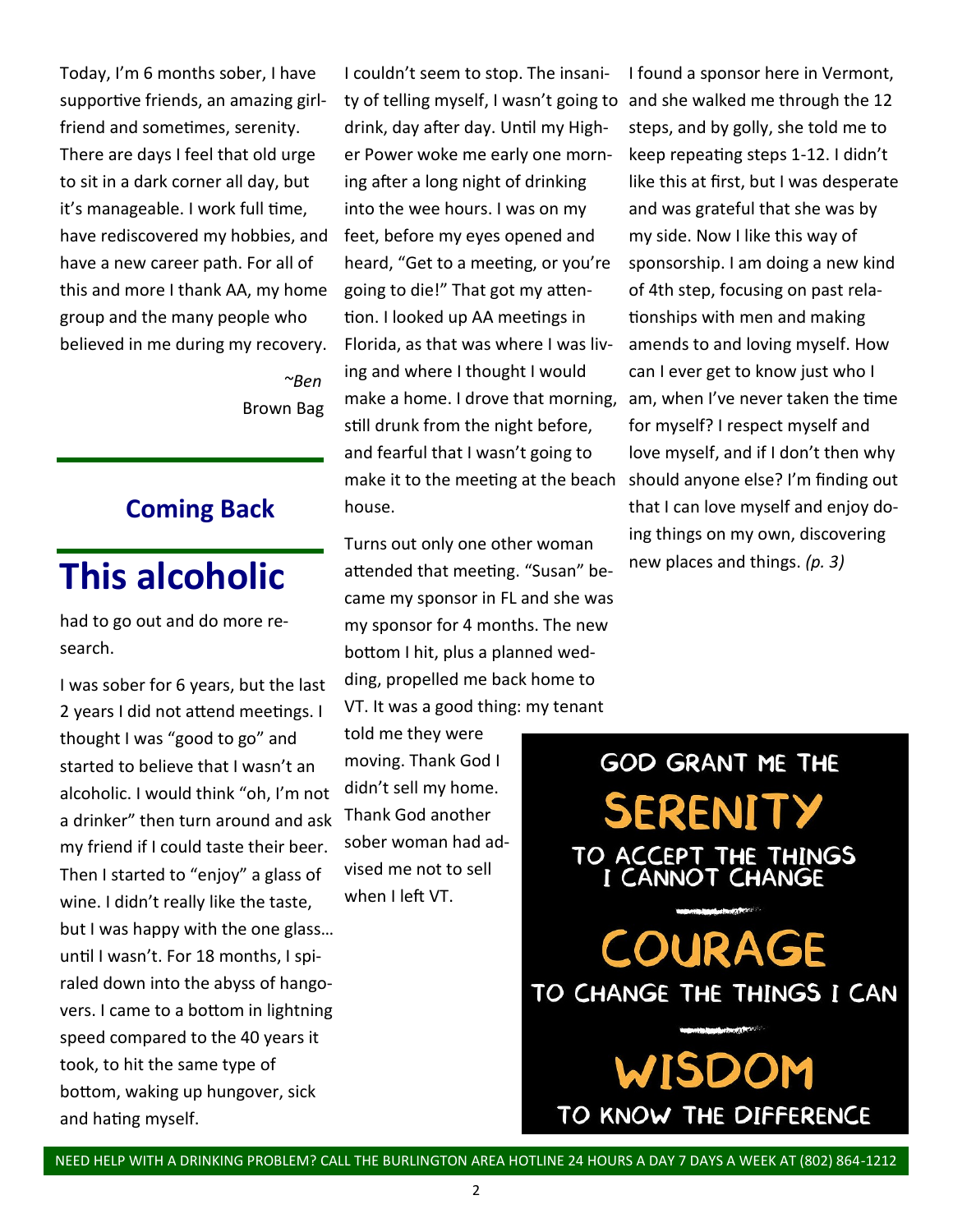Loving myself takes some work. I've always had older siblings telling me what to do, how to act, and how to think. I learned that I don't have to listen to anyone tell me how they think I should be, I only need to focus on my sobriety and love myself. To do this, I pray for the willingness to be willing, ask my HP to guide my thoughts, and remind me not to listen to the "untruthful ideas" in my head. To stay present and focused, I have a regular schedule to meditate. My mind is part of my body, therefore, I want to have a healthy mind, to help my body to grow healthy.

Sponsorship is part of this plan to keep me positive. If I share my experience, strength and hope with a newcomer, and help another alcoholic find serenity, this will reinforce and come back to me in many positive outcomes. Time will pass and my life will be more fulfilled. Thank you Bill Wilson and Alcoholics Anonymous!

There is a solution and it works, if you work it. So work it, you're worth it!

> *~Anonymous* Promises Meeting



## **Service Keeps Me Sober**

Dr. Bob said it all in his last talk delivered in 1950: "Our twelve steps when simmered down to the last, resolve themselves into two words: love and service."

As it says in the Big Book, "0ur real purpose is to fit ourselves to be of maximum service to God and the people around us." (P. 77)

Service keeps me sober; service helps many people I know stay sober and live happy lives dealing with adversity and with life on life's spiration and experience. I have terms, one day at a time.

Service came easy for me. Before AA I had always been "involved" in things, even while young.

My "resume" of service was long: civic, religious, and fraternal

groups; private clubs, elected public office, major appointed public office; I was always active in things. However, when I came to AA I learned that in many cases this frenzy of activity was endemic to my status as an egomaniac with an inferiority complex; my high ego/ low self esteem…. Fortunately, I was able to translate my enjoyment of service into real beneficial service in AA. And it has worked. My AA "resume" is extensive, but it is not important to me or others. It's just part of being what the oldtimers called "good AA."

Our literature emphasizes the benefits of service. However, it does involve priorities. As noted in the Daily Reflections book, "It is through service that the greatest rewards are to be found. But to be in a position of offering true, useful, and effective service to others, I must first work on myself. That means I have to abandon myself to God, admitting my faults and clearing away the wreckage of my past. Work on myself has taught me how to find the necessary peace and serenity to successfully merge inlearned to be in the truest sense, an open channel to sobriety."

As the Big Book says about working with others, "Life will take on a new meaning." *(p.4)*